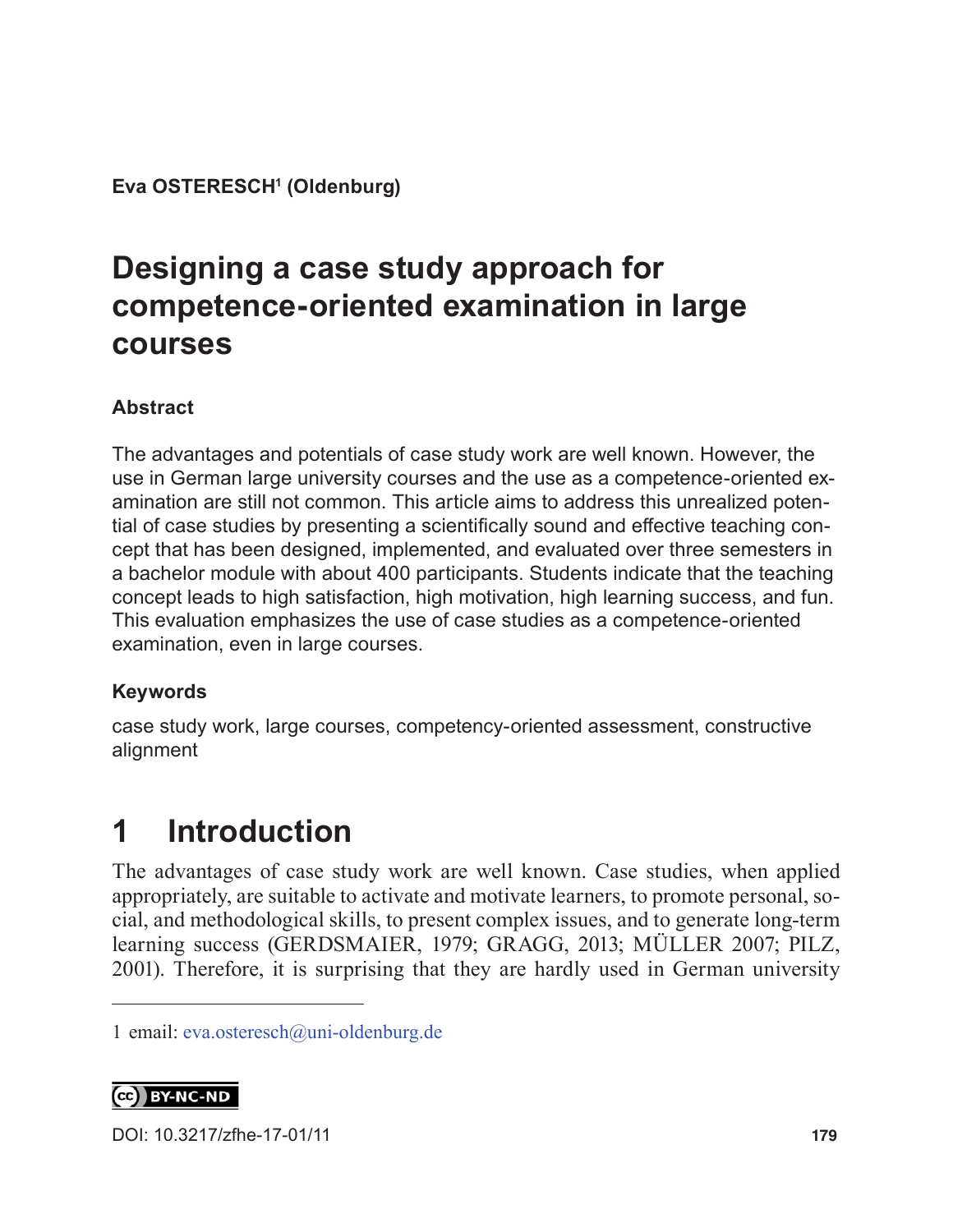contexts (HOIDN, 2010; MELCHER, 2021). Especially the framework conditions of large bachelor modules (i. e., many participants, limited resources, broad teaching content, little prior knowledge) are considered unsuitable for the use of case studies. The scope of case study work is thus limited and possible benefits are not addressed (HILGERS-SEKOWSKY & HUXOLD, 2021; MELCHER, 2021).

Another unrealized potential of case study work is the use as a competence-oriented assessment. Gaining competencies primarily entails "cognitive abilities and skills to solve specific problems, as well as the associated motivational, volitional, and social readiness and skills to use the problem solutions successfully and responsibly in variable situations." (WEINERT, 2014, p. 27). Unlike standardized teaching approaches with the structure "lecture, exercise, exam" and a focus on replicating existing knowledge without linking the teaching and testing situation (DÖBLER, 2019; SCHINDLER, 2015), case studies can promote multiple competencies and focus on the application of knowledge. One way to use case studies as an examination is the portfolio, which is already implemented in many examination regulations and offers a possibility to implement practice- and process-oriented teaching and examination. There is anecdotal evidence that the use of case studies as an examination can be useful, but implementation fails due to a lack of workable approaches. With the demands of competence-oriented assessments and constructive alignment, it is time to leverage this potential (BIGGS, 1996; DEN OUDEN et al., 2019; KANDL-BINDER, 2014).

This paper addresses both challenges at once: how can the advantages of case study work be applied in large university courses and how can case study work serve as a competence-oriented examination? A design science approach is chosen for this purpose, as it represents a valuable means for generating theoretical insights and emergent solutions to the real-world problem of case study implementation (GRE-GOR & HEVNER, 2013; HEVNER et al., 2004). The approach will be depicted in depth in the methodology section.

The artificial solution designed and proposed by this research is a teaching concept that facilitates case study work as a portfolio-examination in German large courses. Therefore, the teaching concept of a bachelor course in supply chain management (approx. 350–400 participants) was redesigned and evaluated over three years. The paper contributes to the theory of case study work by identifying possible applications, success factors, and positive learning effects. It contributes to competen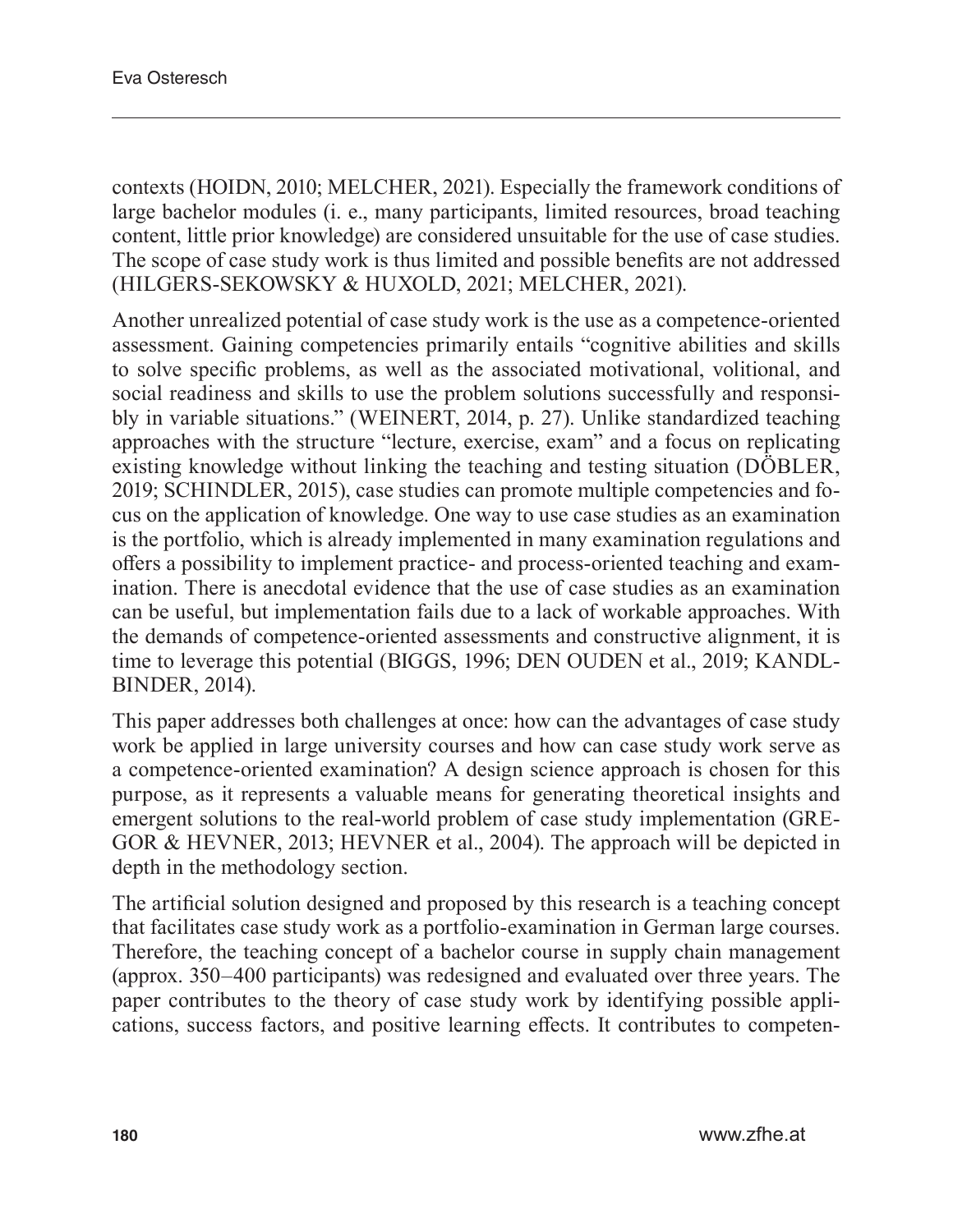cy-based examination theory by highlighting case studies as a possible examination instrument (including large courses). In terms of practice, the framework provides a practical tool for teachers to develop their own successful teaching concept with case studies.

The following section lays out the conceptual background of case study work. The subsequent section justifies and expounds on the design science approach. Chapter four presents the proposed design solution. It also highlights key findings from the evaluation, to underline the effectiveness of the approach. The concluding discussion identifies theoretical and practical implications, acknowledges limitations, and suggests future research avenues.

### **2 Academic case studies**

Case study work has its origins in the 1870s at Harvard Law School and has subsequently moved to school and university contexts (ARNDT, 2013; KOSIOL, 1957; MAY, 2010). In particular, the Bologna reform and accompanying efforts to improve the quality of teaching at universities have strengthened the use of case studies (BANSCHERUS et al., 2009). The aim of case study work for learners is to identify and analyze problems, to develop and evaluate solutions independently, and then to make reasoned decisions (ARDNT, 2013). In doing so, learners expand their problem-solving and decision-making skills by discussing different solutions to the case study in groups and agreeing on a result (HERREID, 2011; KAISER, 1976). They learn to think in a differentiated manner, to weigh up alternatives, and to find and evaluate information (ARNDT, 2013; BONZ, 2009). In addition, social competence, the ability to abstract, and moral-ethical competence are promoted through case study work (REBMANN et al., 2011). Overall, case studies, when used properly, are capable of activating and motivating learners, presenting complex issues, and achieving long-term learning success (GERDSMEIER, 1979; GRAGG 2013; MÜLLER, 2007).

On a theoretical level, case studies are suitable for competence-oriented teaching and testing (WEINERT, 2014). For example, in the expert report on competence orientation in study and teaching (SCHAPER et al., 2012), case studies are emphasized for the ability to assess complex issues, the promotion of application and practical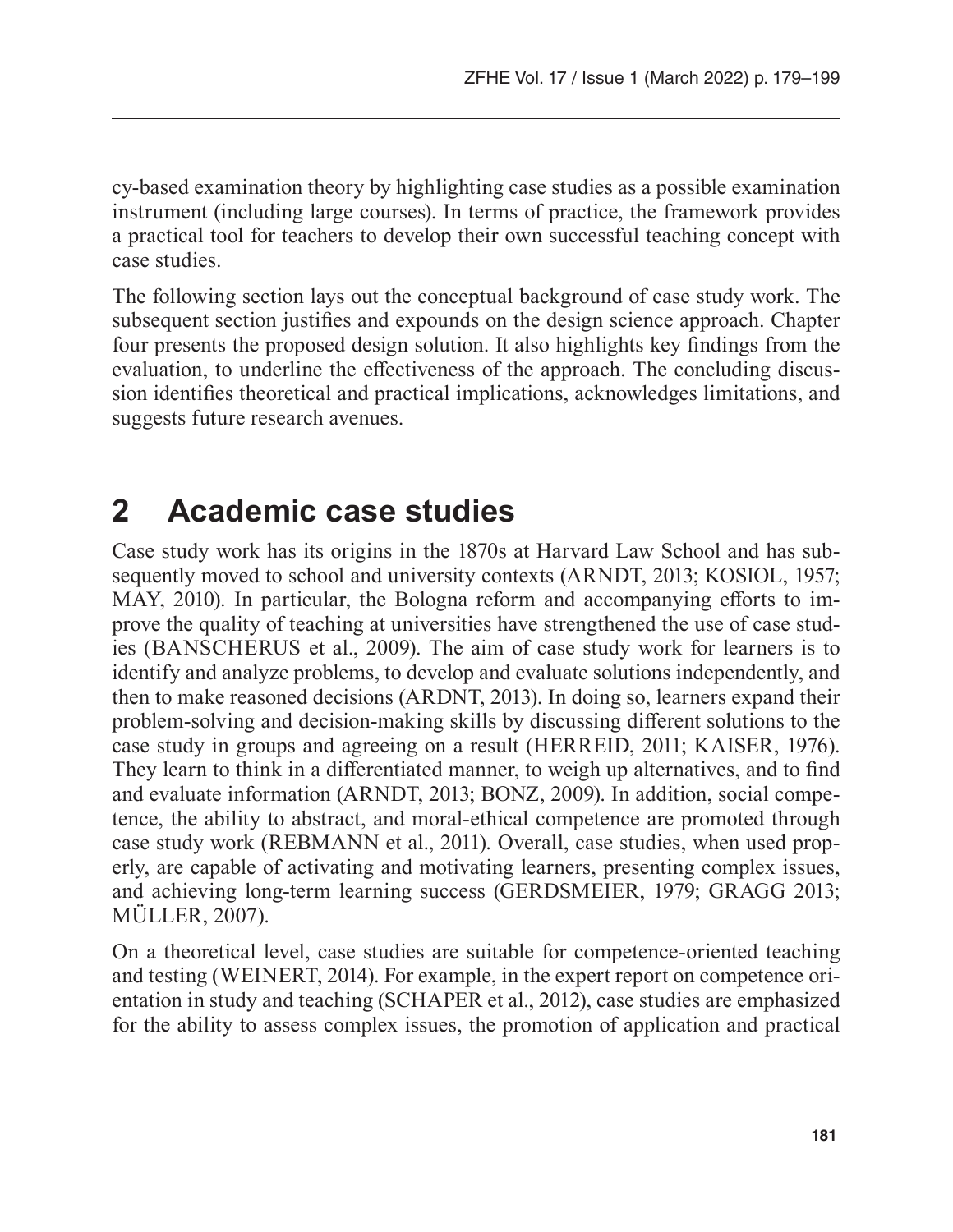relevance of scientific learning content processes, the promotion of interdisciplinary and professional competences, and process-oriented examinations. Especially the motivational effect of case study work is noteworthy, as it is a central factor for learning success and immanent to competency attainment (DECI & RYAN, 1993; PRENZEL et al., 1996; WEINERT, 2014). In particular, perception of autonomy, perception of competence, social inclusion, relevance of content, and instructional quality are conditions for self-determined motivation that can be fulfilled by case study work (DECI & RYAN, 1993; PRENZEL et al., 1996).

Despite the presented benefits and positive effects, case studies are hardly used in the German university context (HOIDN, 2010). Two established application scenarios of case study work are the Harvard Business School and the German vocational schools (HBS, 2021; ARDNT, 2013). The case study approach prevalent in the English-speaking university environment is the Harvard Case Method (HCM) (HBS, 2021; MELCHER, 2021). It is developed for university teaching (approx. 90 participants). Thereby 12 to 28 cases are processed per semester. The processing is obligatory and consists of an individual preparation, a small group discussion, a plenary discussion with the teacher, and a self-reflection. The HCM cases refer to a real situation in an organization at a specific time with a need for action (MELCHER, 2021). Its use at German universities is hindered by the lack of German-language cases and the inability to assess "active participation" in German examination regulations (MELCHER, 2021).

Another example is the use in the German (vocational) school context. In the classes (approx. 20 participants), the cases are usually worked on in groups under the guidance of the teachers and then discussed in plenary. According to BRETTSCHNEI-DER (2000), case study work should be a social process (e. g., through group work), a guided process (support from instructors), a constructive process (active action by learners, e. g., research), and an independent process (own scope of action).

Both approaches fit the basic situation to a limited extent as they were developed for smaller numbers of participants and not as an examination. At the same time, components such as using real-world settings, working through multiple cases to apply the learning content, and Brettschneider's rules are important directions for further development.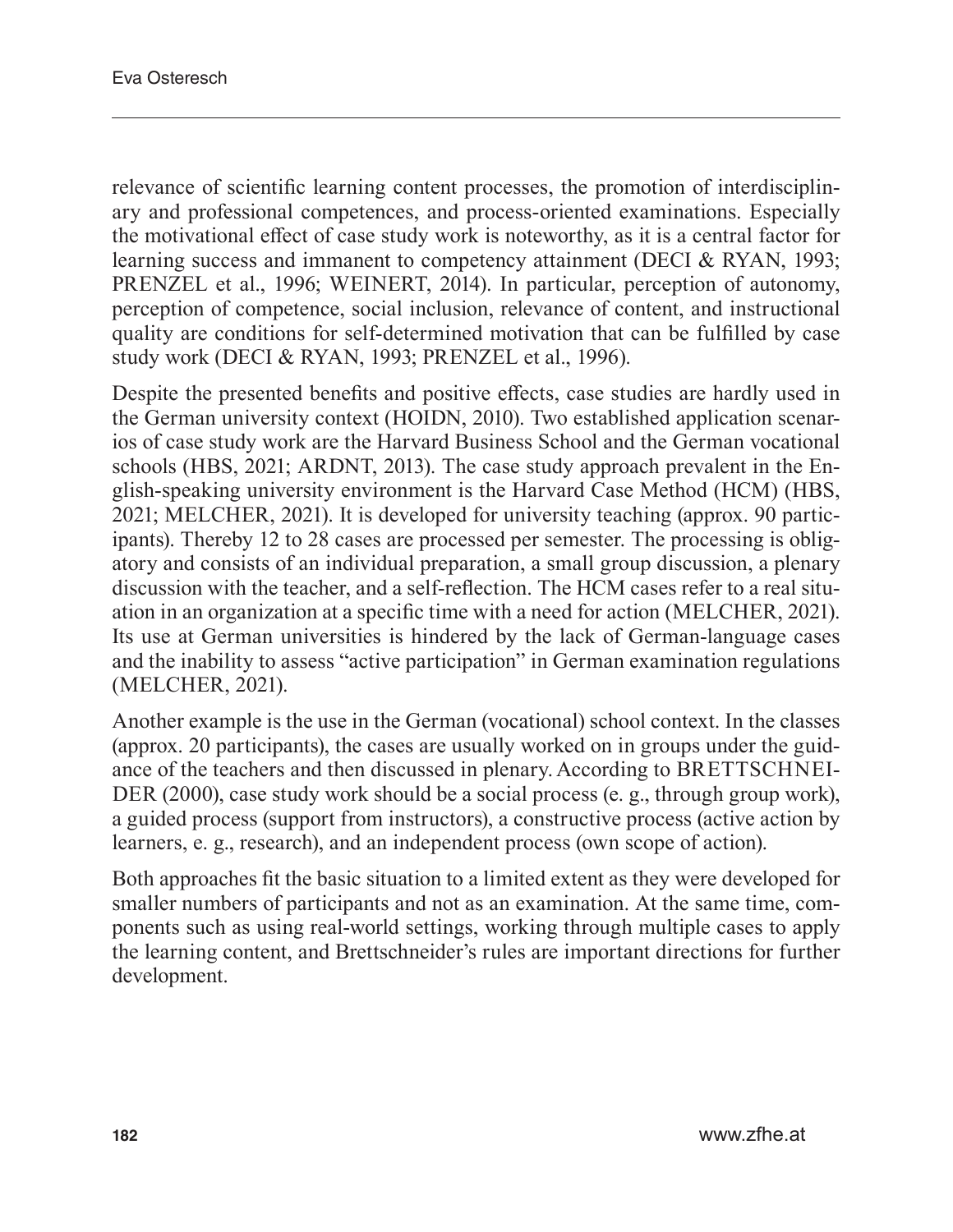The lack of German language cases and the intended use as an exam necessitate the design of new case studies. Therefore, established case study design criteria are considered.

A case study comprises an authentic and realistic case or basic information, (guiding) questions or tasks as well as rich information material or guiding texts (EU-LER & HAHN 2014; WILBERS, 2014; WOLFF, 1992). The case designer should first define the learning objectives and align the case studies accordingly. The cases should be problem-oriented, conflict-containing, and complex so that several possible solutions arise (PILZ & KRÜGER, 2013). While the HCM only deals with real companies and situations, fictional companies are used in the school context. The aim is to reduce the real-world complexity to a reasonable level (WOLFF, 1992).

One possibility to use case studies within an examination is the portfolio. In addition to the usage as a self-reflection tool or learning diary, a portfolio can also be used as an assessment tool (HÄCKER, 2007). This form of portfolio refers to a combination of several partial performances that form the examination. Nowadays, many German examination regulations include the portfolio as a possible examination method. The portfolio literature particularly emphasizes the relevance of support and feedback processes that must be included in the design of the teaching approach (STRATMANN et al., 2009). Sometimes case studies are already included in portfolios, but little research has been done on the possible combination of the two approaches (RIEBE & SCHEFFLER, 2017). The use of case studies in portfolios offers the possibility to transfer the positive effects of case study work (see above, e. g. active learners, competence orientation) into an examination situation. How this can be realized is shown below.

## **3 Design science approach**

The design science method was chosen for the development of a new case study approach because of its suitability for developing effective solutions to real-world problems (GREGOR & HEVNER, 2013; HEVNER et al., 2004). Originating in computer science, the design science approach is now established internationally and across disciplines (BUSSE et al., 2017; HOLMSTRÖM et al., 2009). The basis is always a scientific foundation (GREGOR & HEVNER, 2013). Design science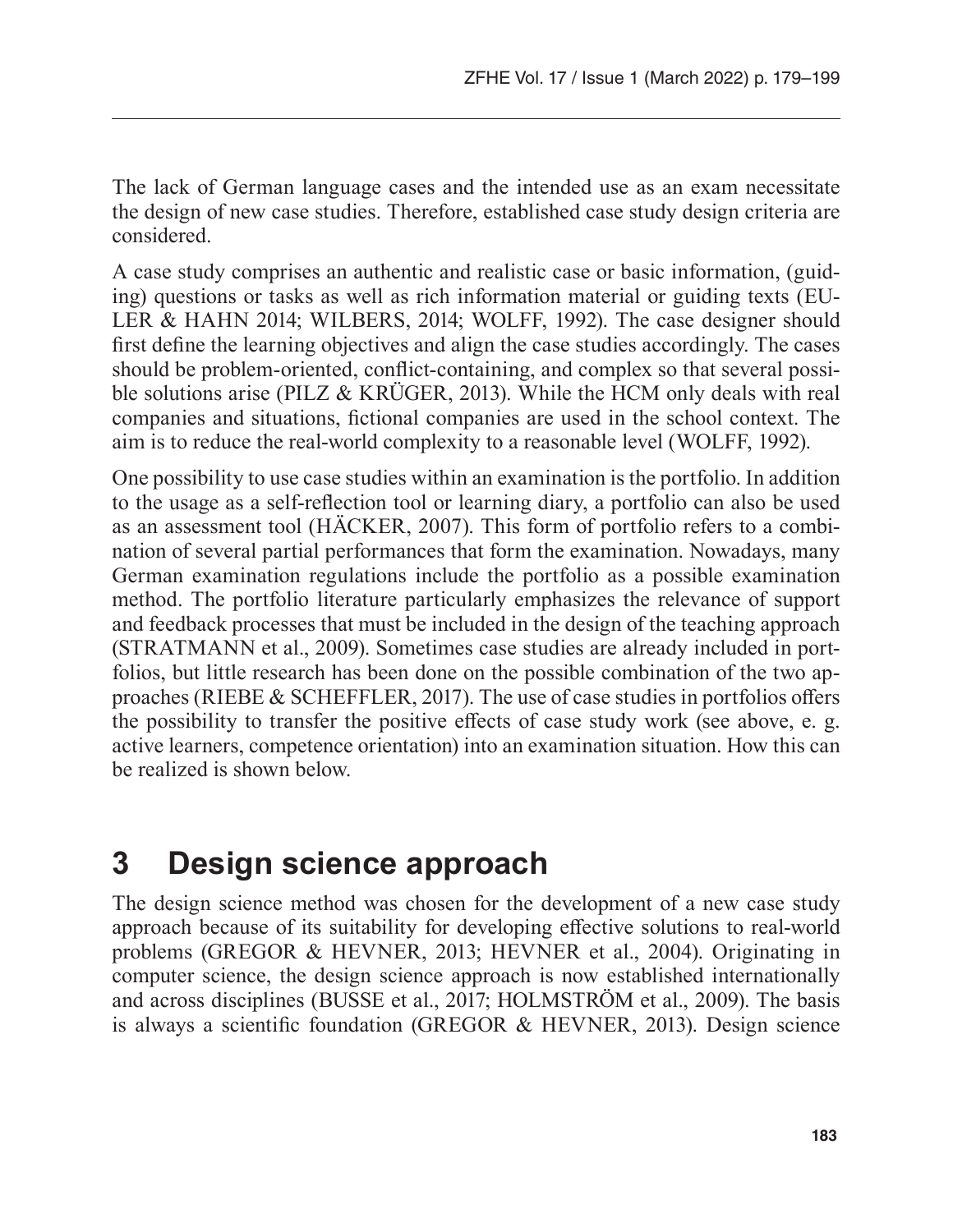is more concerned with the question of whether something "works" than whether something is "true" (ROMME, 2003). At the same time the result "it works" always offers scientific contributions about why and under which circumstances something works. Starting point of the research is the environment and the knowledge base. Under these framework conditions, an artifact (teaching concept) is designed, implemented, and evaluated. The research design is shown in Figure 1.



Fig. 1: Research design (own illustration, based on HEVNER et al. (2004))

The teaching concept was designed, implemented, evaluated, and refined by the author in collaboration with the teaching team in three consecutive years. In each year,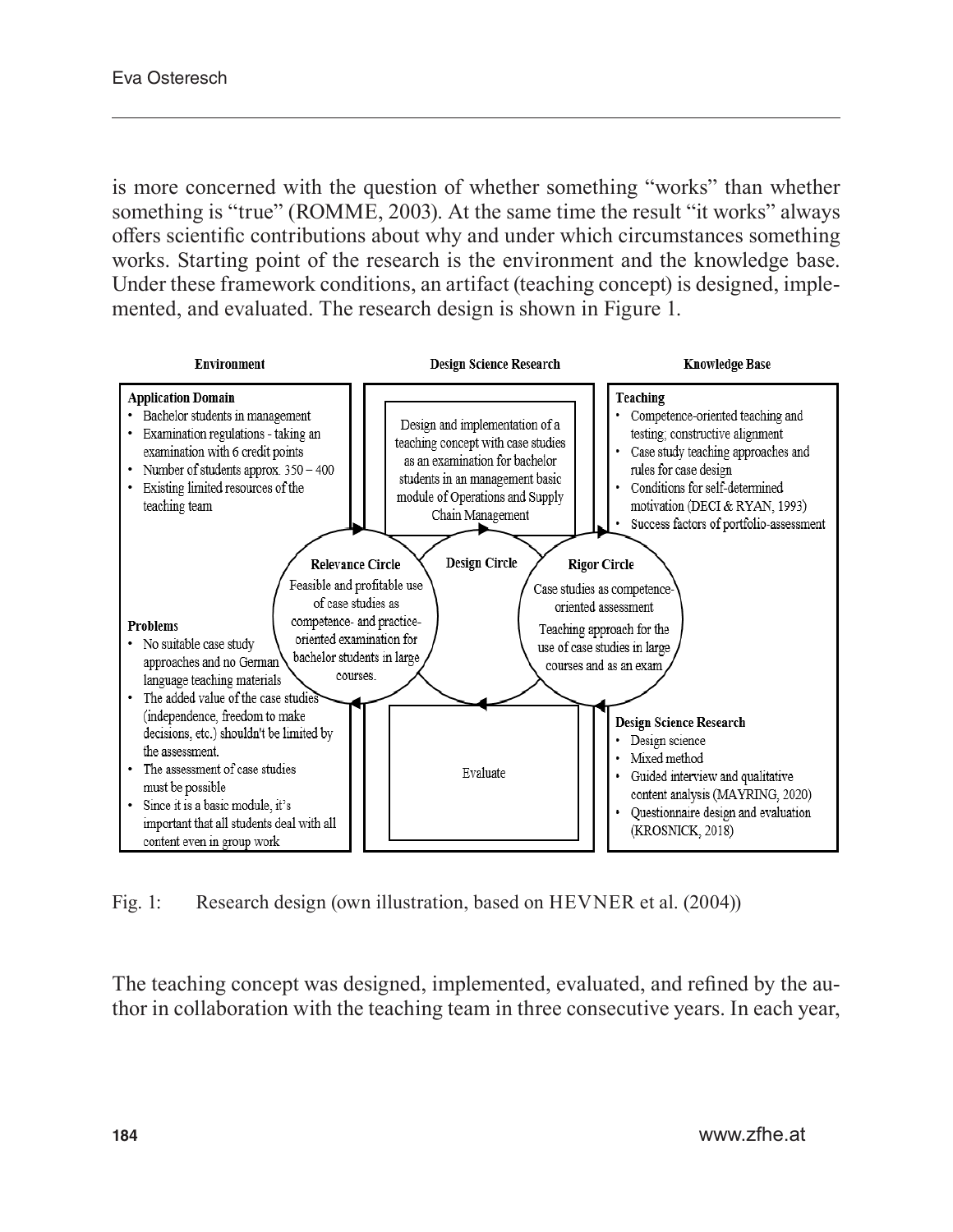several types of evaluations were used. Table 1 details the data collections that were conducted and the basic population.

|                           | 2019          | 2020          | 2021 |      |
|---------------------------|---------------|---------------|------|------|
| Participants              | 333           | 410           | 359  | 1102 |
| Official evaluation $(N)$ | 57            | not performed | 46   | 103  |
| Interviews (N)            | 14            | not performed |      | 21   |
| Additional survey (N)     | not performed | 103           | 105  | 208  |

Table 1: Basic population and data base

The evaluation was conducted on an annual basis to improve the artifact in line with the design science approach. Like the teaching concept, the evaluation concept has evolved continuously. In 2021, the most comprehensive evaluation was conducted to examine the effectiveness of the final developed artifact. All individuals in the basic population had the opportunity to participate in all survey forms of the evaluation.

Part of the evaluation was the official online teaching evaluation. This could not be influenced by the researcher. The evaluation contained questions about the study situation, the course, the teachers, the students' own learning as well as an overall assessment and free text comments about positive and negative course aspects. The repetitive use of the same items over the years showed the longitudinal trend that results from the further development of the module. In 2020, there was an exception to the questionnaire due to the Corona pandemic. The official teaching evaluation was adapted to the situation and no longer contained all items. These were therefore included in a self-administered additional survey of 2020.

The additional online survey was conducted in 2020 and 2021. The questionnaire included items about the teaching concept, the teaching team, and open-ended questions about positive and negative aspects of case study work as well as suggestions for improvement. A 5point Likert scale was chosen to enable a neutral response (KROSNICK, 2018).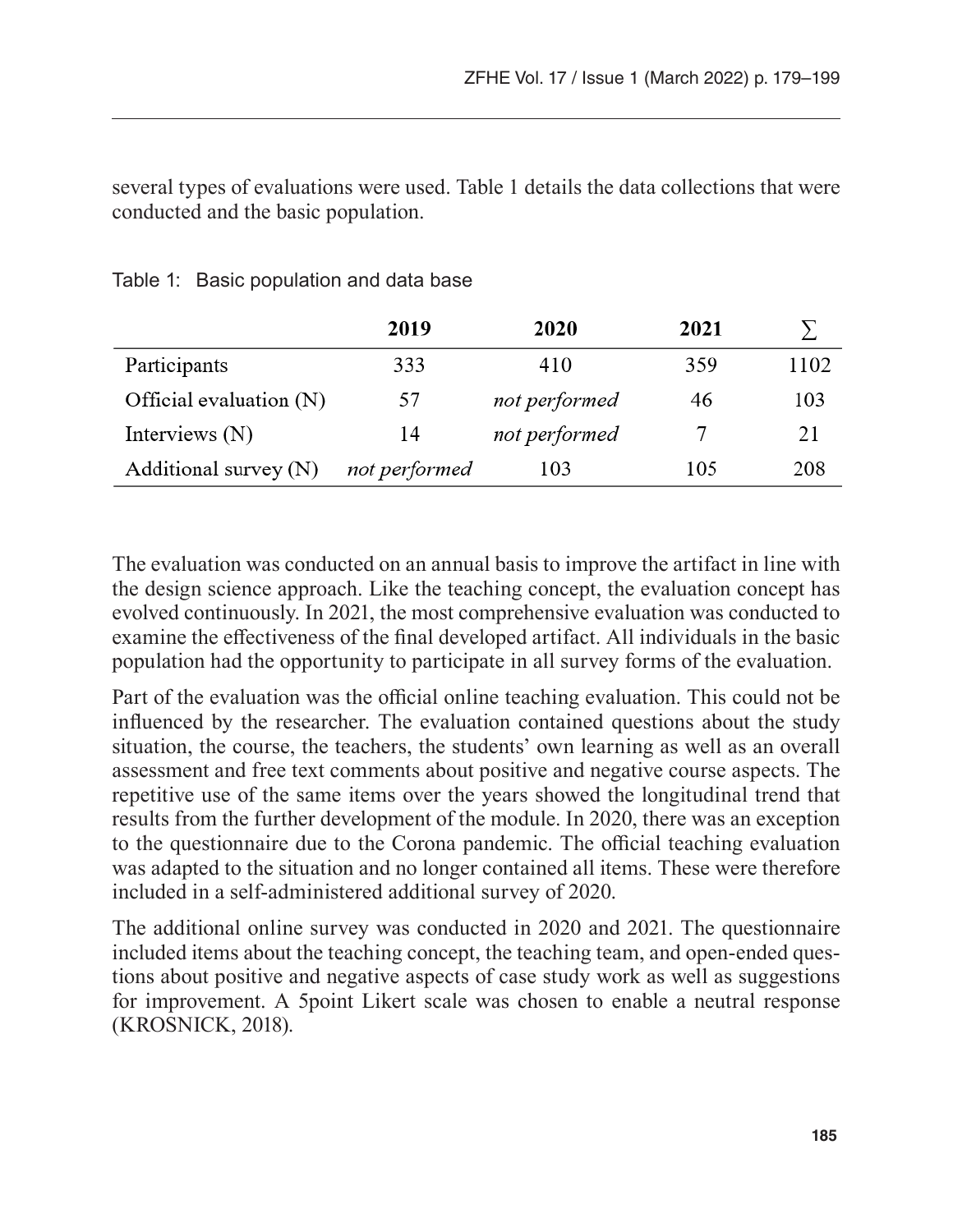In 2021, the questionnaire was expanded to include the motivational conditions for self-determined motivation as it is a central factor for learning success and immanent to competency attainment (DECI & RYAN, 1993). Social integration and content interest on the part of the teacher were not surveyed, as the standardized items were developed for face-to-face teaching and were therefore only transferable to the online scenario to a limited extent. Literature-based and proven items were used (at least 4 per scale), which were presented in a mixed form (PRENZEL et al., 1996).

In 2019 and 2021, semi-structured interviews were conducted as part of final projects. Central were the questions about the positive and negative effects of the case study work, group work, motivational effects as well as possible suggestions for improvement.

The data analysis combined quantitative and qualitative methods in a mixed-method approach. The quantitative questionnaire results were analyzed using descriptive statistics via SPSS. A reliability analysis was performed for the motivation scales. The open questions and suggestions of the surveys and the interviews were evaluated using a qualitative content analysis according to MAYRING (2020). The data were examined for statements about components of the teaching concept, forming a deductive category in each case. In addition, an inductive category was formed for student sensations.

# **4 Findings**

### **4.1 Case study teaching approach**

The goal of the design science approach was to develop a teaching concept that meets the practical and theoretical requirements shown in Figure 1. This resulted in certain key factors of the teaching concept. First, a written elaboration with a defined appropriate scope (no presentation or oral exam) to ensure fair and uniform assessment as well as feasibility in a large course. In addition, group work was chosen to promote discussion, exchange, and social skills, and to minimize the correction effort. Transparency of learning objectives and requirements, fair assessment and strong feedback structures as prerequisites for good portfolio work and competency-based teaching were also important. The translation of these factors into a teaching concept is illustrated in Figure 2.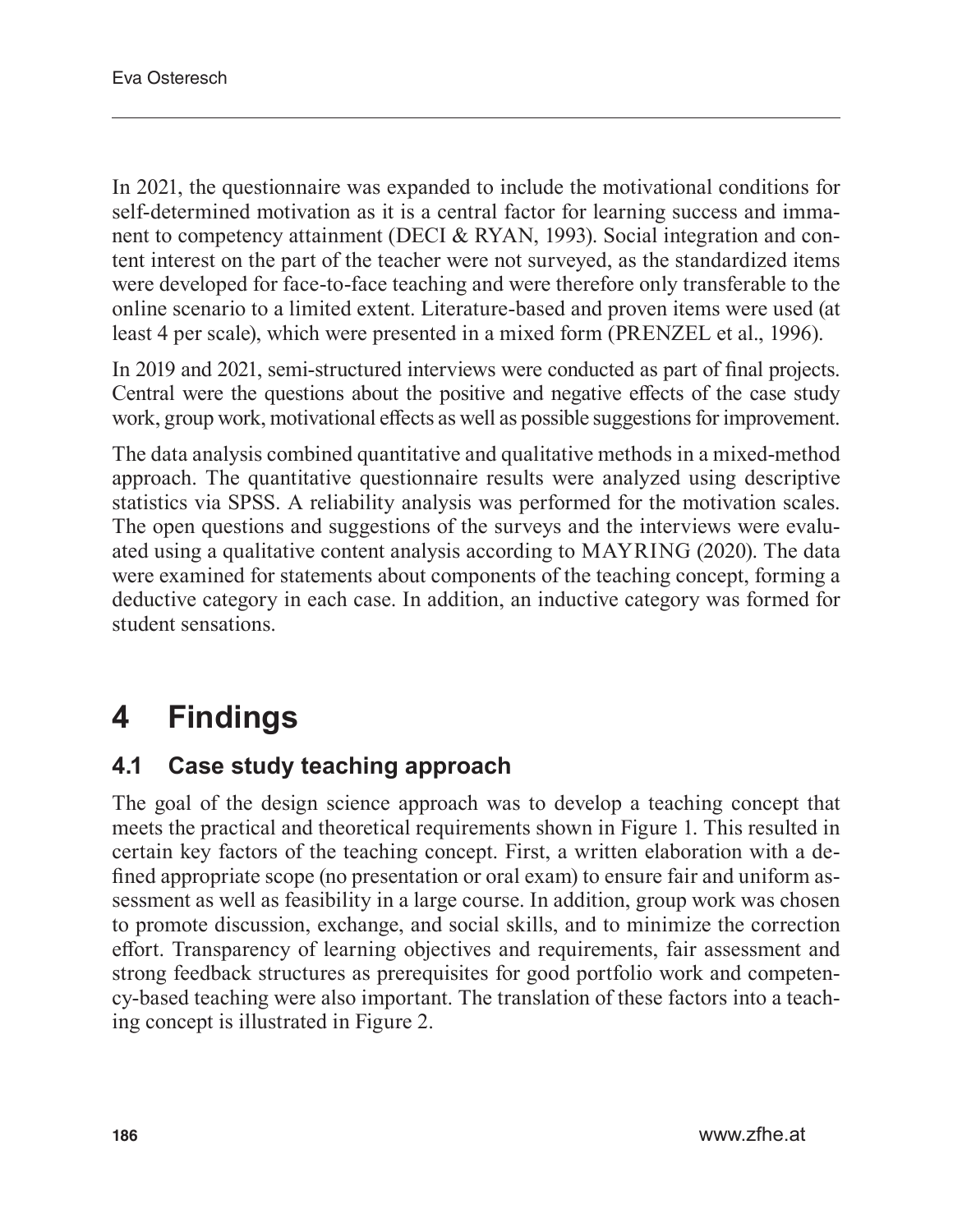| Lecture (Content preparation)                                                                                                                                                                                                                                                                                                                                                                                                                                                                                                                                                                                                                                                                                                                                                                                                                                                                                                                                                                                                                                                                                                                                                                                                                                                                                                                              |                                                                                                                                  |
|------------------------------------------------------------------------------------------------------------------------------------------------------------------------------------------------------------------------------------------------------------------------------------------------------------------------------------------------------------------------------------------------------------------------------------------------------------------------------------------------------------------------------------------------------------------------------------------------------------------------------------------------------------------------------------------------------------------------------------------------------------------------------------------------------------------------------------------------------------------------------------------------------------------------------------------------------------------------------------------------------------------------------------------------------------------------------------------------------------------------------------------------------------------------------------------------------------------------------------------------------------------------------------------------------------------------------------------------------------|----------------------------------------------------------------------------------------------------------------------------------|
|                                                                                                                                                                                                                                                                                                                                                                                                                                                                                                                                                                                                                                                                                                                                                                                                                                                                                                                                                                                                                                                                                                                                                                                                                                                                                                                                                            |                                                                                                                                  |
| Working on realistic business problems, matching a lecture topic in each case. 12 problem scenarios in 3 case studies<br>(company scenarios). Independent processing in the groups. Elaboration of a written solution proposal<br>Group work (3 persons)<br>Case study work                                                                                                                                                                                                                                                                                                                                                                                                                                                                                                                                                                                                                                                                                                                                                                                                                                                                                                                                                                                                                                                                                | online learning<br>Individual work<br><b>Adaptive</b><br>platform                                                                |
| 2.3 Notes on submission. Transparency about the minimum requirements for the submission (e.g. result from the break-<br>2.2 Tasks that help the students to work on the problem (e.g. break-even analysis). Partly solvable with the information<br>2.4 Information materials. All information that must be available for a consistent evaluation (e.g. production costs and<br>material (see $2.4$ ) or by own research (here partly with reference to potentially good sources and scientific papers).<br>Selection of companies that could be interesting for the students (e.g. as a future employer) and topics that could be<br>2.1 Cover letter by the management board with current problem and request for action to the students (e.g.<br>Description of a real company with problematic basic situation or current innovation with need for action.<br>cost prices). In some cases with more information than necessary to promote the ability to select.<br>recommendation for or against the external procurement of components for the new e-car)<br>Four sections, each thematically appropriate to a lecture. Each per section:<br>Case design: Development of own case studies necessary<br>even analysis and recommendation for action).<br>interesting (e.g. use of conflict materials in e-cars)<br>Literature references<br>$\vec{r}$ | with approx. 20<br>filling in cloze<br>Question sets<br>questions per<br>questions,<br>(Multiple-<br>lecture<br>choice<br>texts) |
| Coaching sessions: Weekly meetings with the tutors to clarify content and procedural issues. Supervision in smaller groups<br>Supporting documents: Evaluation grid, didactic concept, sample case study, guideline for scientific work<br>(approx. 35 people)<br>Support by:                                                                                                                                                                                                                                                                                                                                                                                                                                                                                                                                                                                                                                                                                                                                                                                                                                                                                                                                                                                                                                                                              |                                                                                                                                  |
| Evaluation by at least two people based on an established evaluation scheme (available to students). Evaluation of                                                                                                                                                                                                                                                                                                                                                                                                                                                                                                                                                                                                                                                                                                                                                                                                                                                                                                                                                                                                                                                                                                                                                                                                                                         | Minimum level                                                                                                                    |
| correctness of content (e.g. result of break-even analysis), form and argumentative structure (e.g. reasonable argumentation<br>for own production based on the initial situation and results)<br>Individual feedback for all groups                                                                                                                                                                                                                                                                                                                                                                                                                                                                                                                                                                                                                                                                                                                                                                                                                                                                                                                                                                                                                                                                                                                       | level for grade<br>to pass, higher<br>improvement                                                                                |
|                                                                                                                                                                                                                                                                                                                                                                                                                                                                                                                                                                                                                                                                                                                                                                                                                                                                                                                                                                                                                                                                                                                                                                                                                                                                                                                                                            |                                                                                                                                  |
| Processing spread over the entire semester (three submission dates for the case studies, one additional date for the learning platform).<br><b>Portfolio-Assessment</b> (3 Case studies and learning platform level)                                                                                                                                                                                                                                                                                                                                                                                                                                                                                                                                                                                                                                                                                                                                                                                                                                                                                                                                                                                                                                                                                                                                       |                                                                                                                                  |

Case study teaching approach Fig. 2: Case study teaching approachFig. 2: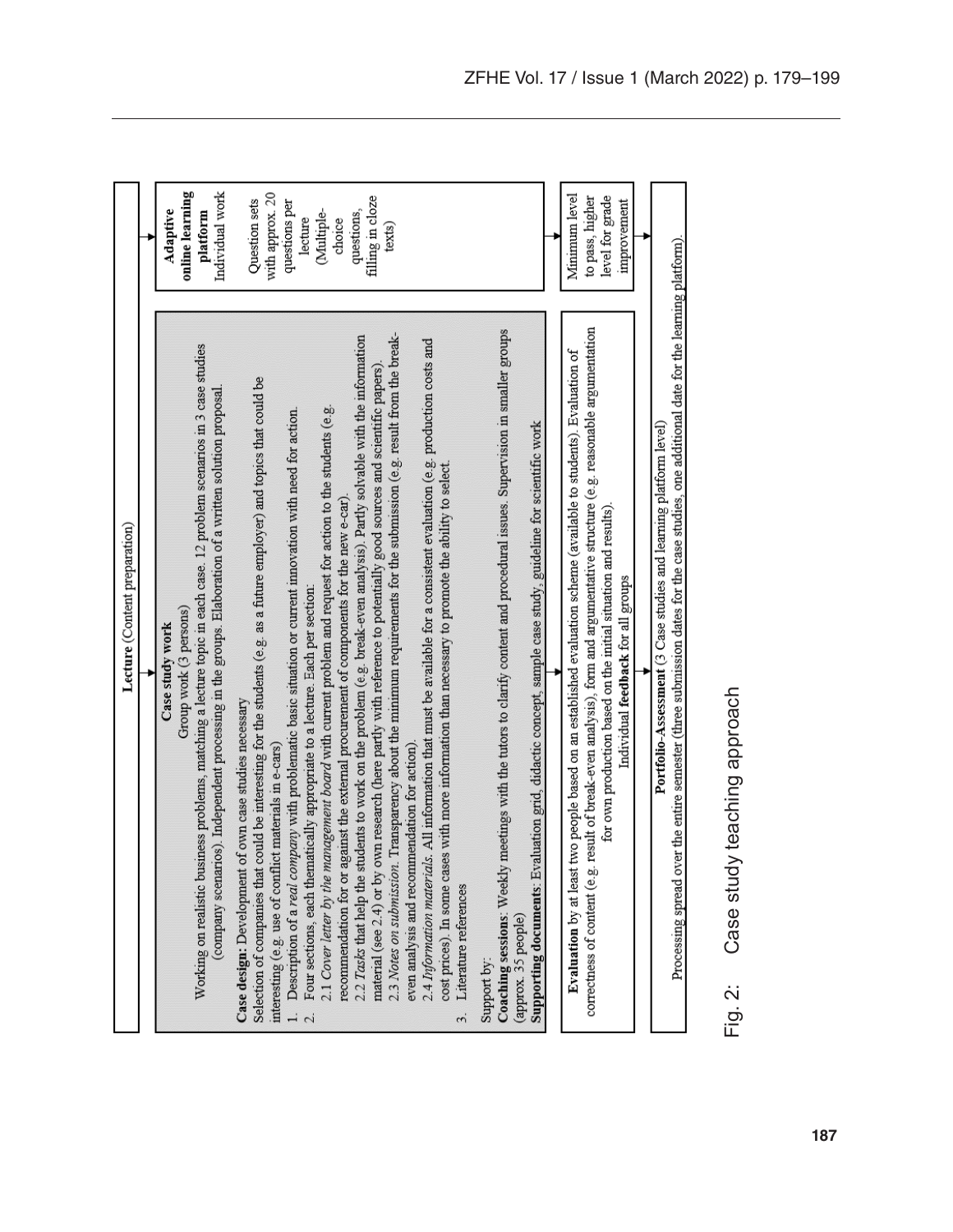Figure 2 contains relevant components of the teaching concept and describes the didactic and methodical sequence. Central to the success was the development of own case studies tailored to the course content and auditability. The described case design can serve as a template for other teachers to convert their own teaching content into a case study.

One component teachers and students considered useful is the additional and individual learning assessment. This counteracted two disadvantages of group work formulated by students, the formation of "experts" (not all deal with all content) and group assessment.

The teaching concept followed the rules of constructive alignment and combined the teaching and testing situation. The learning objectives were made transparent. Students were put into professional situations where they had to apply their knowledge to recommend a decision for "their" board. Through group work and the construction of the tasks (e. g. research tasks, analyzing employee interviews), method and social skills were addressed in addition to professional competence.

Compared to other case study approaches, the combination of case studies and examination eliminated common steps such as a class discussion with the teacher. Moreover, the case study structure was more small-step. Students were placed in multiple decision-making situations. In each scenario, they were given a task by the management board which they had to solve (similar to a real professional situation) with the help of internal and external company materials and their own knowledge (gained through the lecture).

Whether and how the positive effects of case study work could also be achieved in this teaching setting is presented in the following.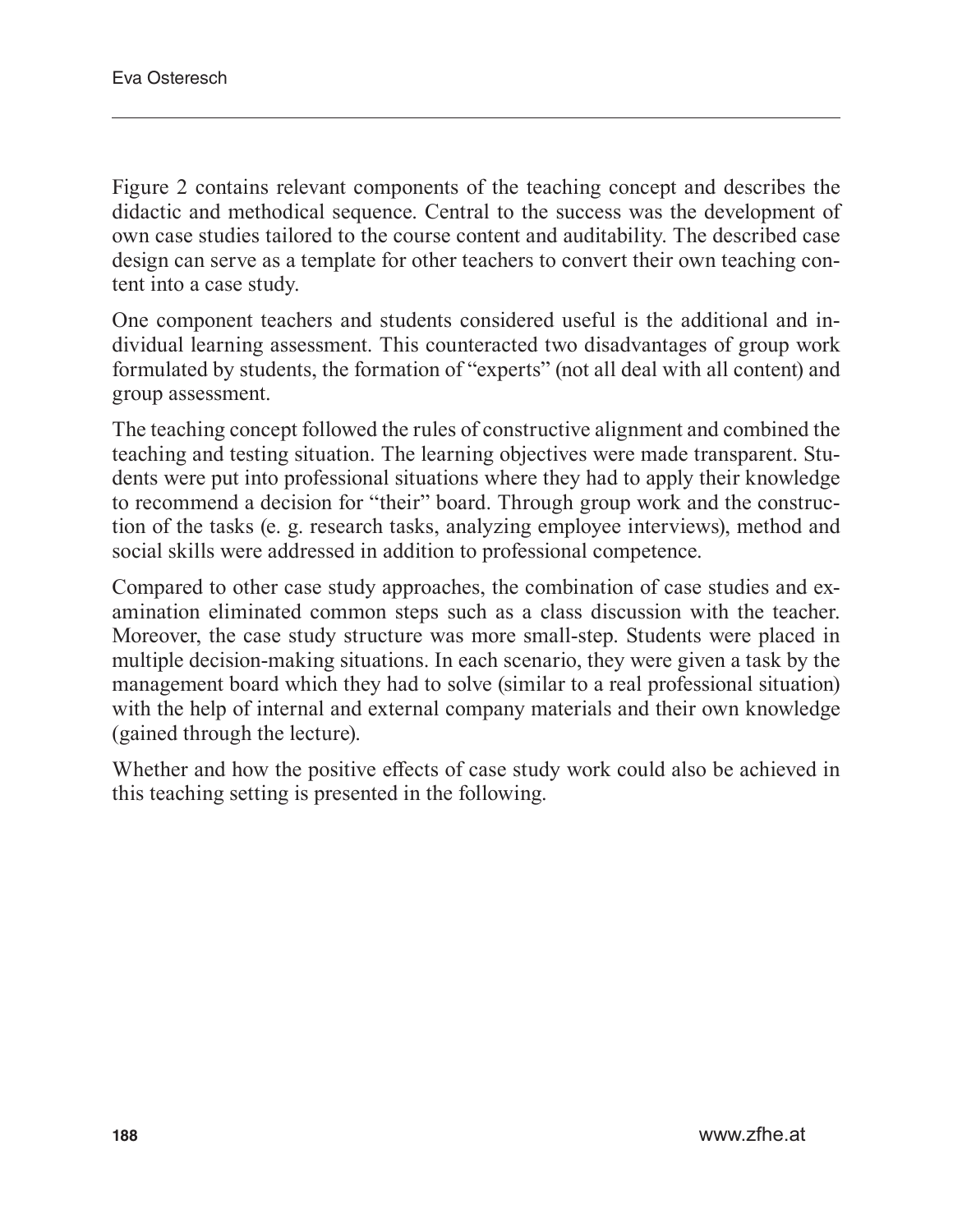#### **4.2 Effectiveness of the case study approach**

|                                                                                                | 20181     | 20191     | 2020 <sup>2</sup>        | 20211 |
|------------------------------------------------------------------------------------------------|-----------|-----------|--------------------------|-------|
|                                                                                                | ΜV        | ΜV        | MV (Tra.)                | ΜV    |
| The course                                                                                     |           |           |                          |       |
| is structured in a comprehensible<br>way                                                       | 1.31      | 1.32      | 1.29 (1.22)              | 1.33  |
| is well organized                                                                              | 1.44      | 1.40      | 1.60(1.45)               | 1.17  |
| stimulates critical debate                                                                     | 2.26      | 1.80      | 1.79 (1.59)              | 1.47  |
| Related to the entire module                                                                   |           |           |                          |       |
| the course has meaningfully<br>expanded my competencies<br>according to the module description | 1.55      | 1.47      | 1.57(1.43)               | 1.18  |
| the form of examination is<br>appropriate                                                      | 1.68      | 1.33      | 1.71(1.53)               | 1.35  |
| the ratio of workload and credit<br>points is appropriate                                      | Yes (69%) | Yes (95%) | $2.38(2.04)$ Yes $(81%)$ |       |
| I am overall satisfied with the module                                                         | 1.61      | 1.47      | 1.80(1.60)               | 1.35  |

Table 2: Results of the official teaching evaluation

*Note:* For the years 2018 (N=87), 2019 (N=57) and 2021 (N=46), this is the official teaching evaluation of the university. In 2020 (N=103), due to online teaching, the university modified the official teaching evaluation so that the relevant items were collected through a separate survey.

<sup>1</sup> Measured with a 4-point Likert scale

<sup>2</sup> Measured with a 5-point Likert scale, mathematically transposed to a 4-Likert scale for better comparability (values in parentheses).

In 2019, the case studies were initially only used as a substitute for traditional exercises in the tutorials and not as a form of examination. However, the teaching team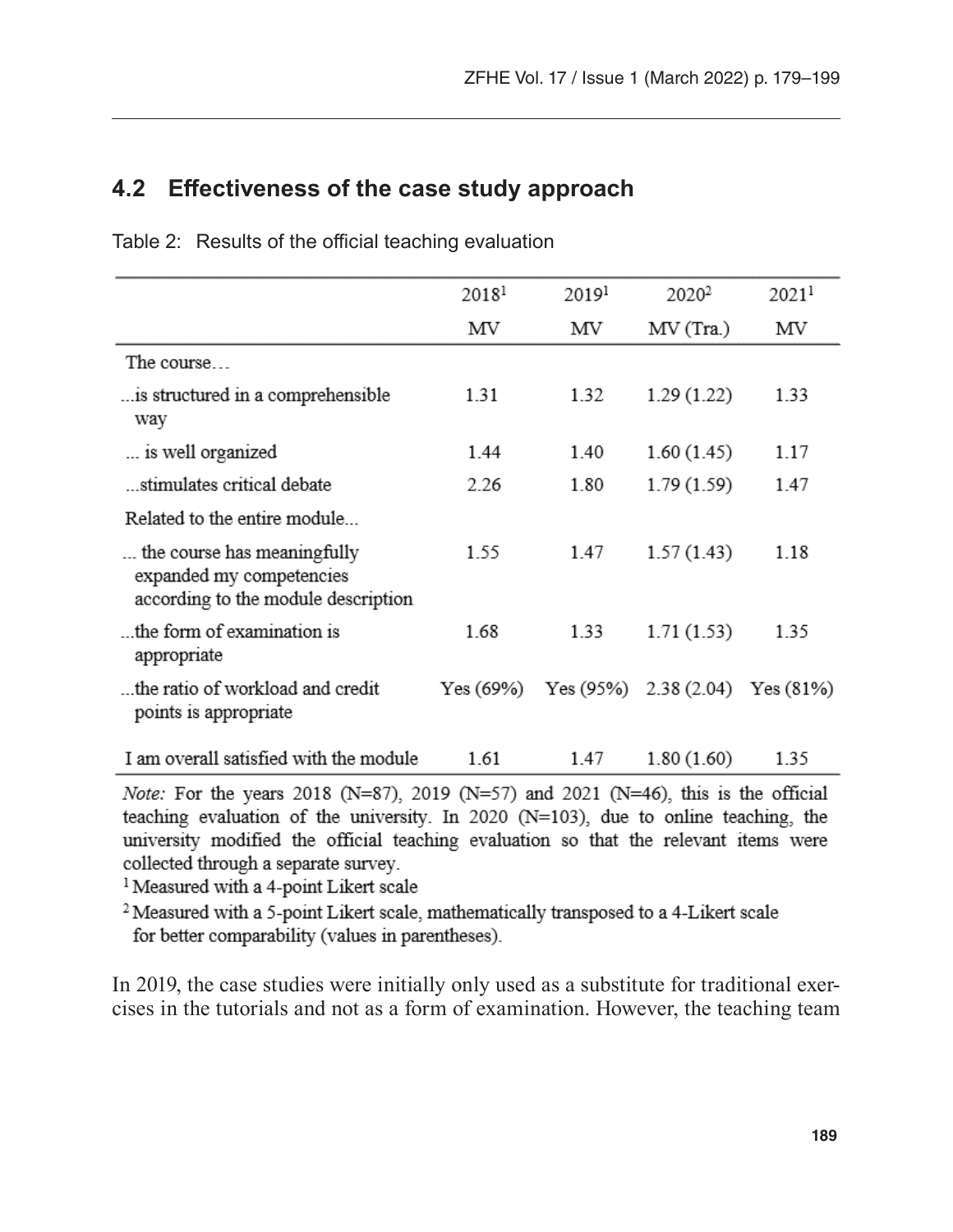perceived that students did not engage with the case studies extensively, as they did not see any added value for this for the exam. Therefore, the teaching concept and examination method were extensively revised again in order to actually achieve a constructive alignment of teaching and examination (see Figure 2). The data showed continuous improvement in almost all areas (see Table 2). Notable are the increases in the areas of critical debate, overall satisfaction, and appropriateness of the form of examination.

| Codes                                                                 | Excerpts from the data                                                                                                                                                                                                                                                                                                                                   |
|-----------------------------------------------------------------------|----------------------------------------------------------------------------------------------------------------------------------------------------------------------------------------------------------------------------------------------------------------------------------------------------------------------------------------------------------|
| Case studies better than<br>written exams/learning<br>by heart $(30)$ | "That you don't have this bulimic learning, that's why I find such a portfolio<br>performance much better than an exam, because it's just not this dull learning<br>by heart. Rather, you apply the knowledge and I think that's good."                                                                                                                  |
| Very good module (8)                                                  | "Overall, this module seems to be the best module I have taken so far (content,<br>structure, explanation and support)."                                                                                                                                                                                                                                 |
| High learning<br>success $(15)$                                       | "In my opinion, the long-term learning success is ensured and it has more<br>impact than an exam!"                                                                                                                                                                                                                                                       |
|                                                                       | "Through the intensive discussion I can better retain what I have learned"                                                                                                                                                                                                                                                                               |
| High motivation (21)                                                  | "More motivated than in a written exam, was much more fun than "bulimia<br>learning" for an exam."                                                                                                                                                                                                                                                       |
| Fun/Interest (15)                                                     | "The case studies were well developed and therefore fun to work on!"                                                                                                                                                                                                                                                                                     |
| Autonomy/<br>self-reliance (25)                                       | "[I liked:] The independent work and discussion in the group."                                                                                                                                                                                                                                                                                           |
| Deeper discussion/<br>application (22)                                | "I think the advantage of the case study is that you do it again and again and<br>don't just learn it by heart, but you also have to really understand it in order to<br>explain it to someone else, i.e. our imaginary board of directors."<br>"That vou could deal with the contents of the lectures in tasks and thus acquire<br>more understanding." |

Table 3: Students' sensations based on the qualitative content analysis

Note: The coding frequency is shown in parentheses after the code. Data originate from the open questions and suggestions of the official teaching evaluation  $(N=46)$ , the additional questionnaire  $(N=105)$  as well as the transcripts of the seven conducted guided interviews on the topic "case study work in university teaching".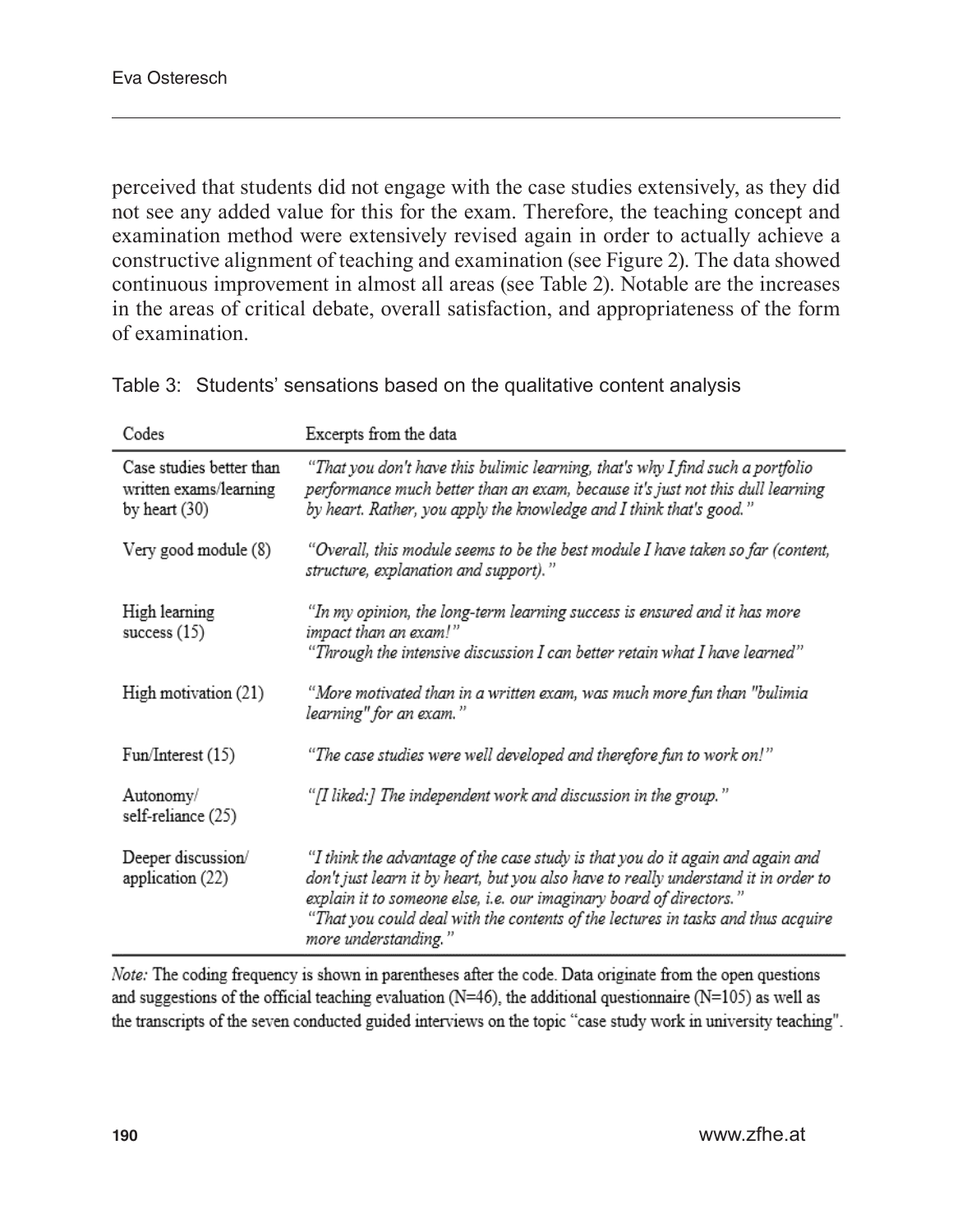In the following, the evaluation results of the year 2021 are presented, since the development of the artifact was completed at that time. The results, therefore, provide information on the effectiveness of the artifact shown in Figure 2.

The students mentioned many positive aspects of the case study work (see Table 3). The general tenor was that case study work should be retained as an examination, as it led to high learning success, high motivation and was more fun than classic teaching approaches. The results indicate that the requirements for a competence-oriented examination could be met. Students also nominated the module as the university's "best module" three times in a row, for the internal teaching award.

As shown in Table 4, the questionnaire results support the perceived positive effects of the teaching concept.

| Item                                                                                                                            | ΜV    | SD   |
|---------------------------------------------------------------------------------------------------------------------------------|-------|------|
| The case study work allowed me to get a deeper understanding of the issues.                                                     |       | 0.63 |
| The discussions in my case study group allowed me to gain a deeper<br>understanding of the issues.                              | 3 9 4 | 1.12 |
| I have internalized essential concepts through constant exposure to the topics via<br>the learning platform.                    | 3.90  | 1.66 |
| I think the combination of online lecture, learning platform and case study work<br>is useful.                                  | 4.08  | 1.72 |
| The coaching sessions were very useful for me.                                                                                  |       | 1.11 |
| Working with individual original scientific essays was enriching.                                                               | 3.16  | 1.86 |
| All in all, the case study work overwhelmed me. <sup>1</sup>                                                                    | 1.95  | 0.95 |
| I believe I gained a better understanding of the content by working through the<br>case studies than I would have with an exam. | 4.56  | 0.86 |
| I estimate that the long-term learning success of a case study is higher than the<br>learning success of an exam.               |       | 0.69 |

Table 4: Results of the additional questionnaire 2021 regarding the didactic concept

*Note:* N=105, measured with a 5-point Likert scale  $(1 = I$  totally disagree,  $5 = I$  fully agree). <sup>1</sup> The item is reverse coded.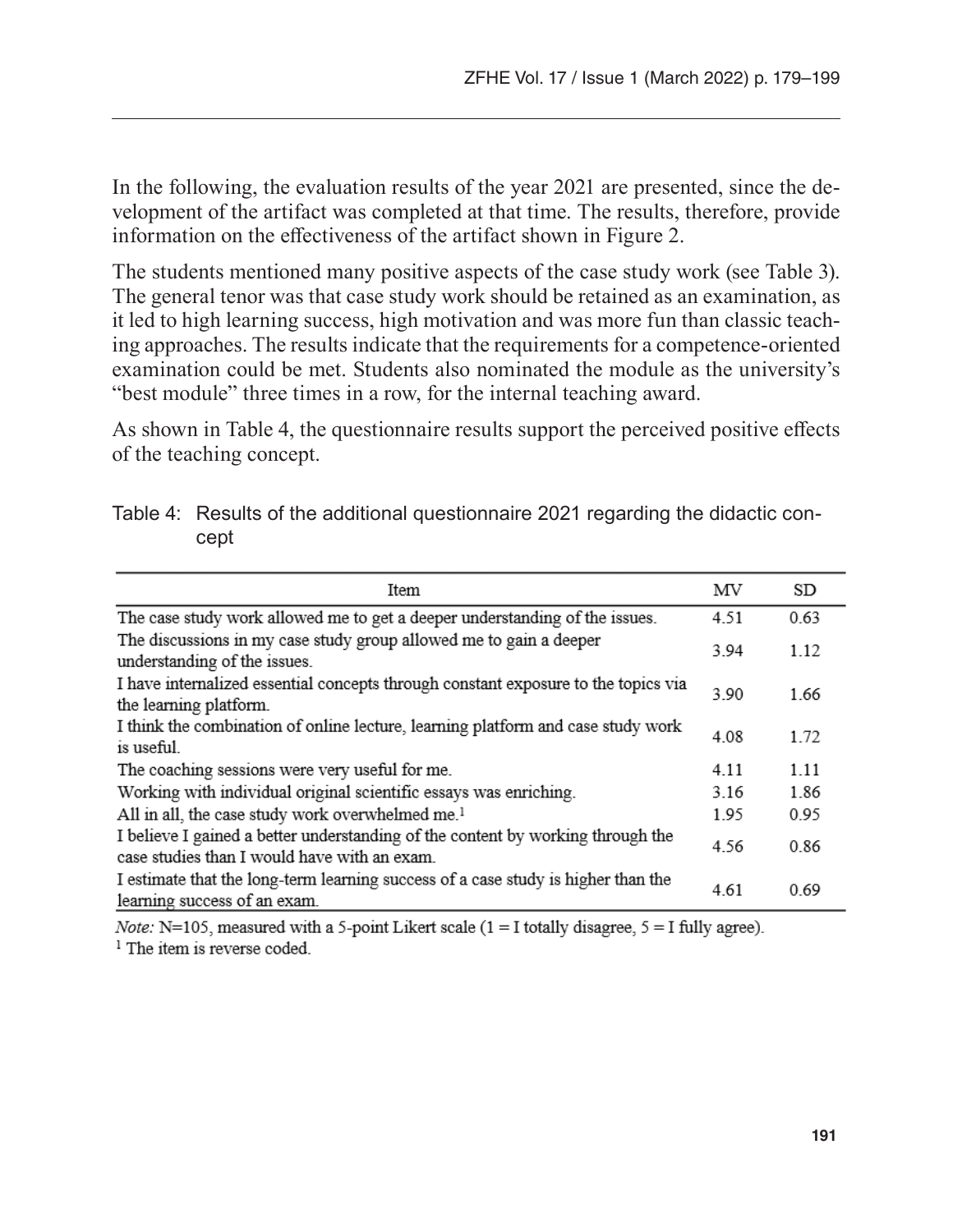In order to further investigate the motivational impact of the case studies, the motivation conditions content relevance, perception of competence, perception of autonomy, and instructional quality were surveyed in the 2021 questionnaire (see Table 5).

| Scale             | Item                                                                       | ΜV   |
|-------------------|----------------------------------------------------------------------------|------|
| Content           | was shown by examples or problems how important the material is            | 4.16 |
| relevance         | I have learned that I can also use what I have learned in my later         | 4.09 |
| Scale mean 4.20   | professional life                                                          |      |
| $\alpha^1 = 0.72$ | it was made clear which role the learning subject plays in operational     | 4.40 |
|                   | processes/coherences                                                       |      |
|                   | I was put in situations where I could see for myself how important the     | 4.10 |
|                   | material was                                                               |      |
| Perception of     | I had ample opportunity to practice what I had learned                     | 4.40 |
| competence        | I was also trusted with difficult tasks                                    | 4.52 |
| Scale mean 4.35   | I was able to use my strengths                                             | 4.20 |
| $\alpha^1 = 0.62$ | I was able to see what I can do already                                    | 4.25 |
| Perception of     | I was allowed to do tasks my way                                           | 4.27 |
| autonomy          | I was encouraged to proceed independently                                  | 4.52 |
| Scale mean 4.39   | I was able to complete demanding tasks on my own responsibility            | 4.36 |
| $\alpha^1 = 0.69$ | I had the opportunity to deal with interesting tasks or contents in more   | 4.40 |
|                   | detail                                                                     |      |
|                   | I had the opportunity to handle new areas independently                    | 4.43 |
| Instructional     | the material was illustrated with examples                                 | 4.40 |
| quality           | tools (e.g. instructions. guidelines) were available                       | 4.44 |
| Scale mean 4.44   | my questions were answered                                                 | 4.46 |
| $\alpha^1 = 0.61$ | I was informed about the learning objectives (what I should be able to do) | 4.30 |
|                   | I have received an overview of the proposed course of action               | 4.39 |

Table 5: Motivation conditions

*Note:* N=105, measured with a 5-point Likert scale  $(1 = I$  totally disagree,  $5 = I$  fully agree).

<sup>1</sup> Reliability analysis, Cronbach's alpha, Performed with SPSS (GEORGE & MALLERY, 2003)

Reliability was satisfactory for two scales and questionable for two scales (GEORGE & MALLERY, 2003). The reliability could not be increased by omitting individual items, and no further items were added due to the already existing length of the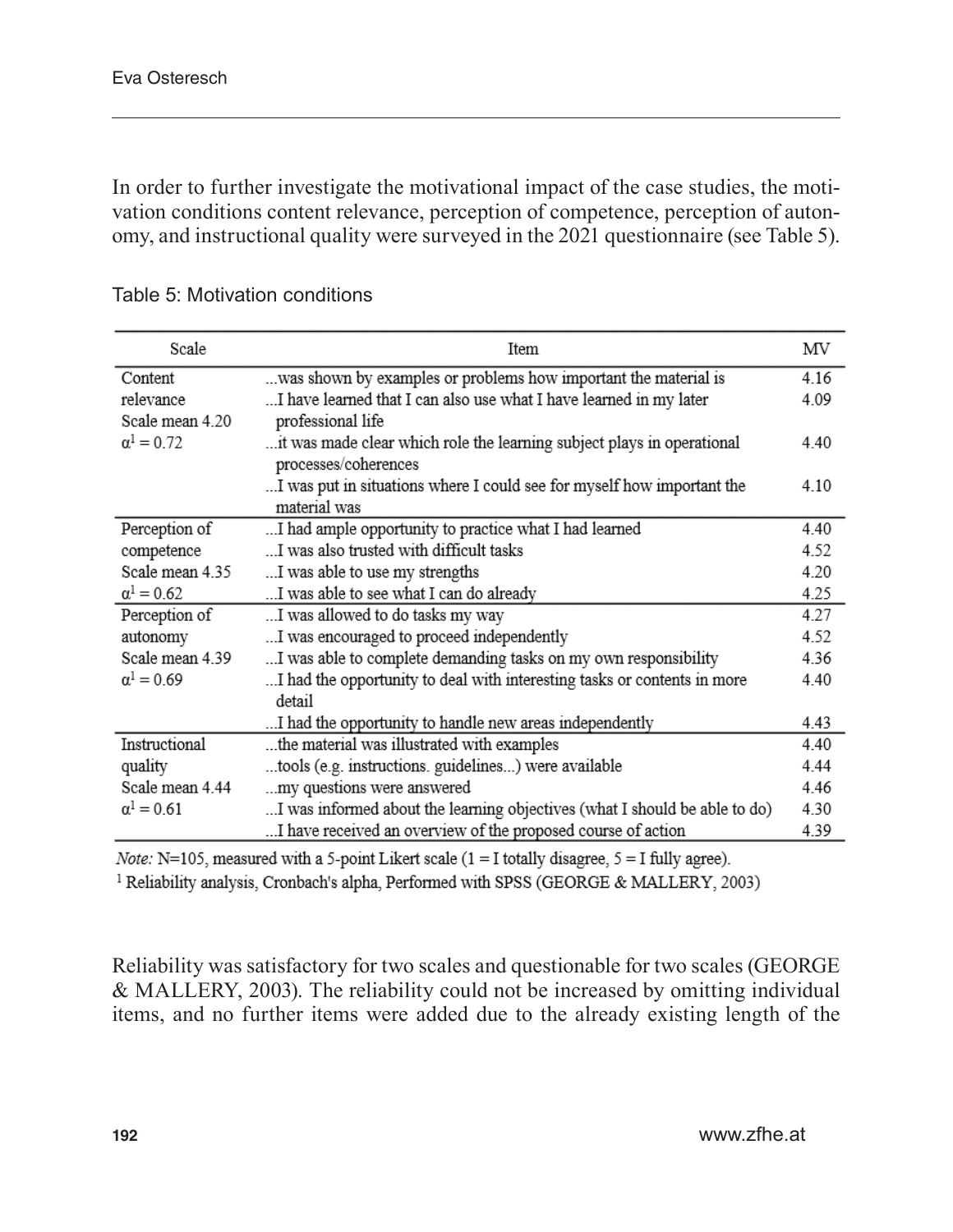questionnaire. Overall, high scores were found for all motivation conditions, reinforcing the positive benefits of case studies.

The results show that competence-oriented teaching and testing is possible even in large bachelor courses. The case studies are suitable for exposing students to professional problem situations that they have to solve independently. It was necessary to develop good evaluable case studies as well as a different way of processing the case studies (without, e. g., a class discussion). The results show that the positive effects of the case study work were not decreased by the alternative use. On the contrary, students described positive effects such as high motivation, fun and enjoyment during the work, and high learning successes. These were estimated to be higher and more long-term than they would have been in the case of a classic teaching structure.

The designed teaching concept can presumably be transferred to other subjects and modules. It can serve as a blueprint for a variety of teaching contents, provided that the teachers are willing to design their own case studies or have access to suitable or adaptable case studies. If the key components, a strong support structure, feedback processes, group work, content preparation (e. g. through a lecture), individual performance review, and clear and fair assessment structures are maintained, it can be assumed that the presented positive effects can also be achieved in other modules.

## **5 Discussion**

The design science approach has enabled the development of a theoretically sound, practical, and student-appreciated teaching concept for the use of case studies as competency-based examination in large courses (see Figure 2).

The teaching concept works and is effective. The case studies are used to put students in professional situations where they have to apply their knowledge, analyze informational material, and agree on a solution as a group to recommend a decision for "their" board. The repetitive evaluation results show an improvement in the categories satisfaction with the module, competence enhancement, structure, and organization as well as the promotion of critical thinking through the implementation and optimization of the teaching concept. The qualitative content analysis shows that in the perception of the students there is a high learning success, high motivation,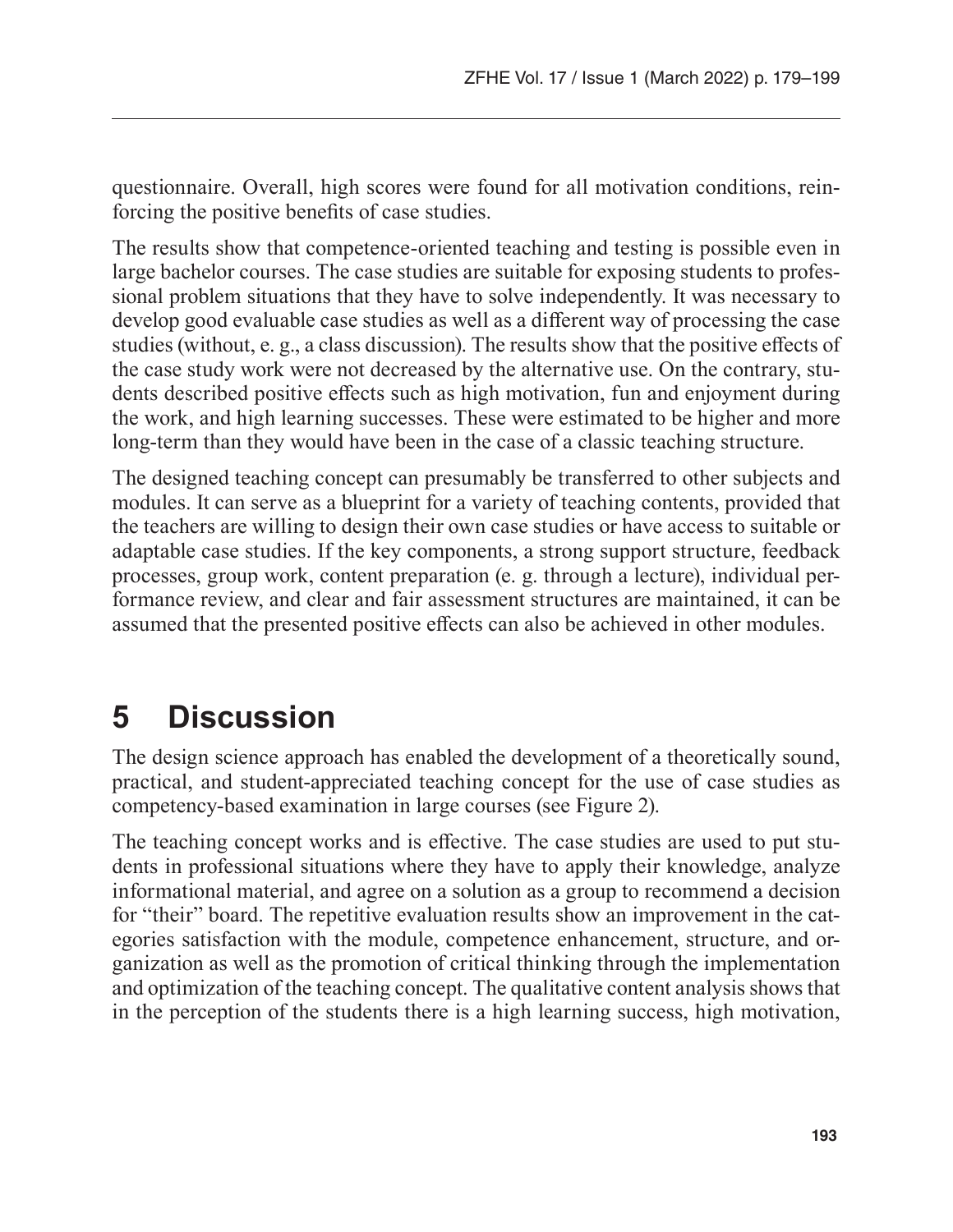fun/interest in the processing, and high perceived autonomy/self-determination. The results indicate that a competence-oriented form of examination could be achieved through the case study work. Students describe that they prefer the presented teaching concept to a classical teaching structure with a written exam.

The presented approach has many advantages compared to a classical teaching approach (lecture, exercise, exam). The successful implementation also shows the feasibility with an appropriate teaching team (in this case professor, scientific employee, six tutors). This paper thus demonstrates that competence-oriented teaching and testing with case studies can be successful even in large courses.

### **5.1 Scientific implications**

The results provide contributions to the topic area of case study work. In particular, due to the wide range of applications, there are only a few scientifically based contributions on the impact and design of special teaching concepts. The design science approach shows that the use of case studies as a competence-oriented examination in large German courses is possible and successful. The research therefore contributes to expand the previous scope of application of case studies. The findings indicate that the use of case studies as an examination (instead of a substitute for exercises) seems to be particularly meaningful since the students have a high level of activity (especially since "active collaboration" cannot be assessed in the current German examination law). The profitable combination of case study work and portfolio work, especially with regard to a process-oriented, competence-oriented teaching and examination structure, is emphasized and a possible implementation is shown.

### **5.2 Practical implications**

The results support the efforts of competence-oriented examinations at universities and offer teachers central starting points for a successful implementation. The developed teaching concept and the design structure of the case studies (see Figure 2) can therefore serve as a blueprint for other teachers. In addition to all forms of business management modules, the teaching concept could be of interest to all teachers who are confronted with a high number of students and still want their teaching and ex-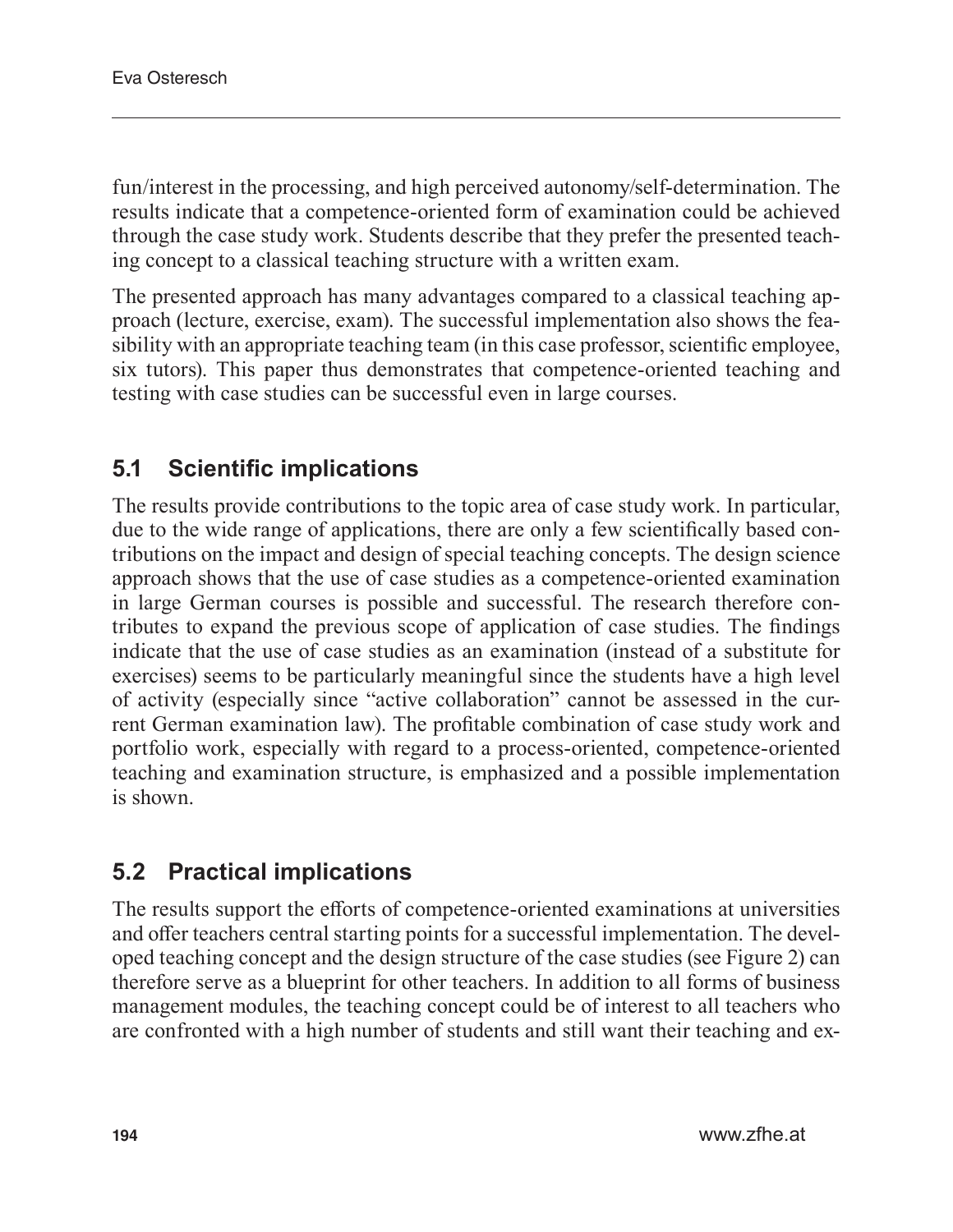amination structures to have a high level of practical application. Even though more effort is required from teachers and learners, the results show that it is feasible and advantageous. The positive evaluation results provide incentives for realizing the potential of case studies in practice.

#### **5.3 Limitations and future research**

There are at least four potential limitations concerning the findings of this study. The first limitation concerns the scenario of the study. The teaching event is not necessarily representative of other large events. In addition, the switch to online teaching during the Corona pandemic greatly changed the setting of the study. The transfer to other courses would be interesting to explore whether the presented effects can be generalized. A second potential limitation is that the author's scientific and personal background may have influenced the coding. It should also be emphasized that in this case, the evaluations are carried out by one of the teachers. A third limitation concerns the different ways of collecting data that have evolved over the years. As a result, not all developments can be tracked over the years (e. g., self-determined motivation). Moreover, the number of students surveyed and the intensity of the survey changed over the years. Finally, the orientation of the evaluation was primarily developmental in the sense of the applied design science approach. Therefore, the observed effects are based on the students' self-assessment. After the feasibility and initial effectiveness of the teaching concept have been established, it would be useful for future research to validate it through standardized procedures in additional research settings.

Despite these limitations, this research identifies an effective teaching approach for the case study work that can be useful for other similar modules and makes contributions to case study theory, by targeting its use as a competence-oriented examination in large courses.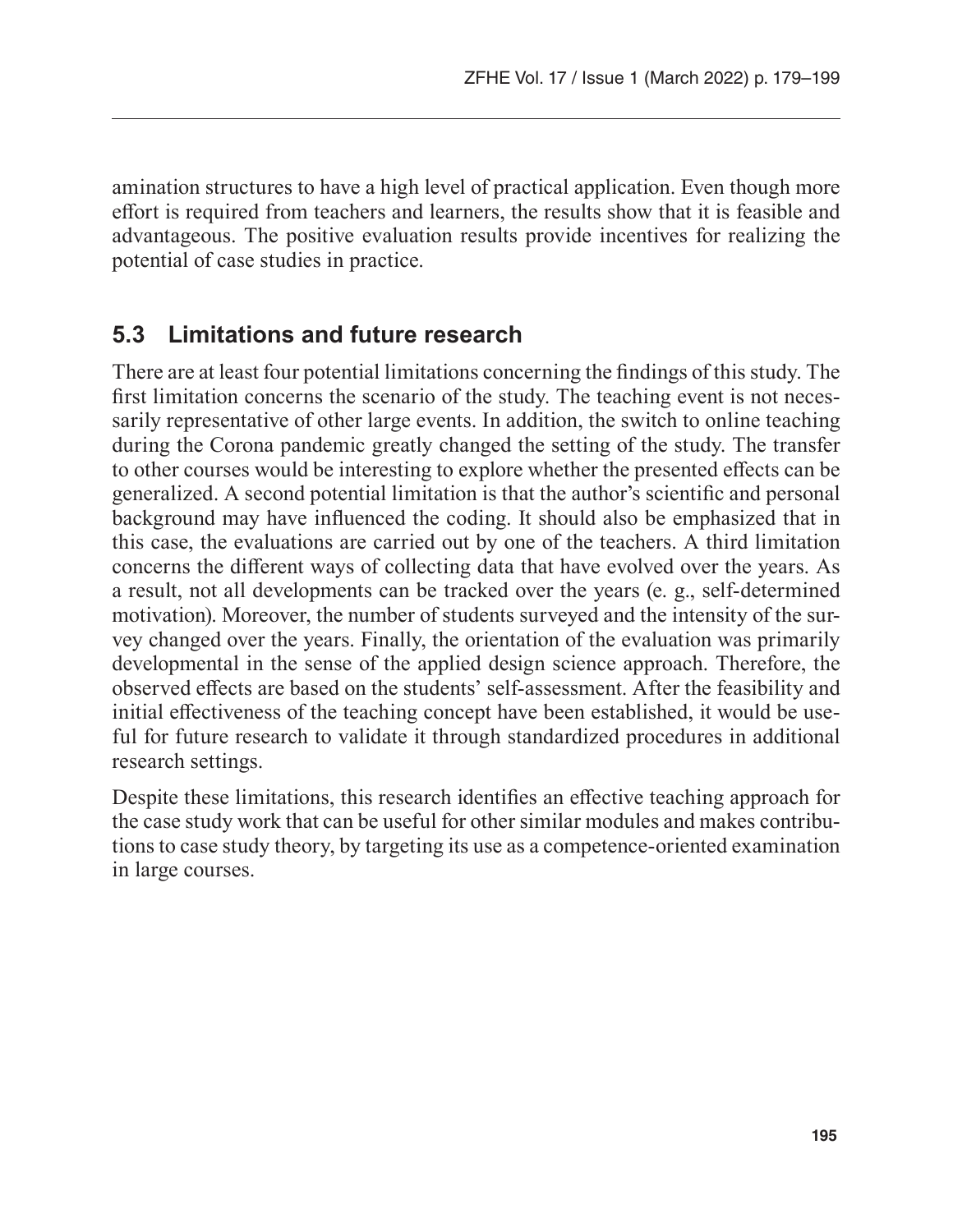## **6 References**

**Arndt, H.** (2013). *Methodik des Wirtschaftsunterrichts*. Opladen: Barbara Budrich.

**Banscherus, U., Himpele, K., & Staack, S.** (2009). Zehn Jahre Bologna: Studienreform zwischen Anspruch und Wirklichkeit. *Forum Wissenschaft*, *26*(4), 12–15.

**Bargel, T., Multrus, F., Ramm, M., & Bargel, H.** (2009). *Bachelor-Studierende-Erfahrungen in Studium und Lehre: eine Zwischenbilanz*. Berlin: Bundesministerium für Bildung und Forschung.

**Biggs, J.** (1996). Enhancing Teaching Through Constructive Alignment. *Higher Education*, *32*(3), 347–364.

**Bonz, B.** (2009). *Methoden der Berufsbildung: ein Lehrbuch* (2nd ed.). Stuttgart: Hirzel.

**Brettschneider, V.** (2000). *Entscheidungsprozesse in Gruppen: theoretische und empirische Grundlagen der Fallstudienarbeit*. Bad Heilbrunn: Klinkhardt.

**Busse, C., Schleper, M. C., Weilenmann, J., & Wagner, S. M.** (2017). Extending the Supply Chain Visibility Boundary: Utilizing Stakeholders for Identifying Supply Chain Sustainability Risks. *International Journal of Physical Distribution & Logistics Management*, *47*(1), 18–40.

**Deci, E. L., & Ryan, R. M.** (1993). Die Selbstbestimmungstheorie der Motivation und ihre Bedeutung für die Pädagogik. *Zeitschrift für Pädagogik*, *39*(2), 223–238.

**den Ouden, H., Frölich-Steffen, S., & Gießmann, U.** (2019). *Kompetenzorientiert prüfen und bewerten an Universitäten: Didaktische Grundannahmen, rechtliche Rahmenbedingungen und praktische Handlungsempfehlungen*. Opladen: Barbara Budrich.

**Döbler, J.** (2019). *Prüfungsregime und Prüfungskulturen. Soziologische Beobachtungen zur internen Organisation von Hochschule*. Wiesbaden: Springer Verlag.

**Euler, D., & Hahn, A.** (2014). *Wirtschaftsdidaktik* (3rd ed.). Bern: UTB GmbH.

**George, D., & Mallery, P.** (2003). *SPSS for Windows Step by Step: A Simple Guide and Reference* (4th ed.). Boston: Allyn & Bacon.

**Gerdsmeier, G.** (1979). Induktiver Wirtschaftslehre-Unterricht: Begründung, Merkmale und Verlaufsmodelle. *Bildung und Erziehung*, *32*, 25–42.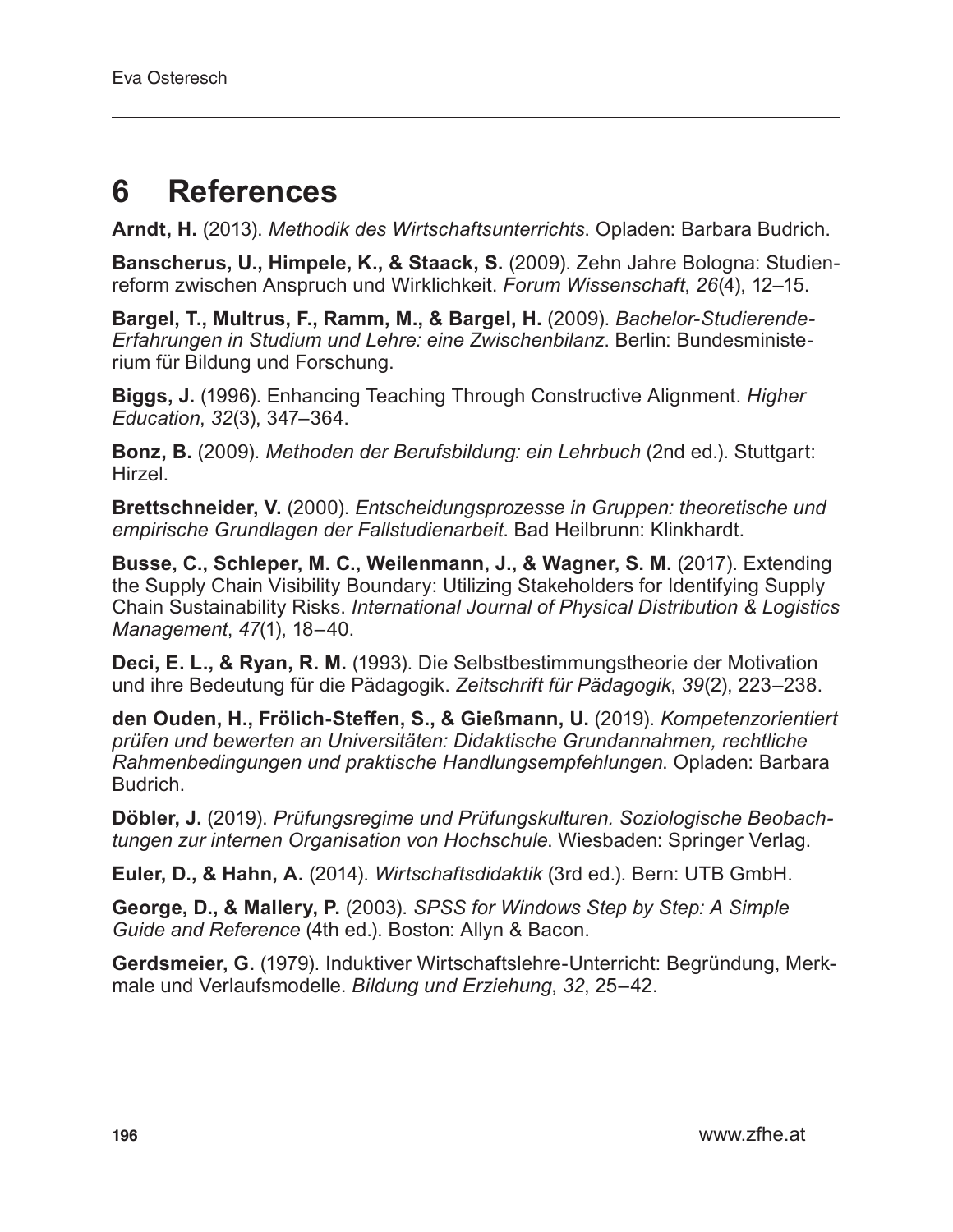**Gragg, C. I.** (2013). *Because Wisdom Can't Be Told*. Cambridge, MA: Harvard University Press.

**Gregor, S., & Hevner, A. R.** (2013). Positioning and Presenting Design Science Research for Maximum Impact. *MIS Quarterly*, 337–355.

**HBS** (2021). *Harvard Business School Online. Academic Experience – The HBS Case Method*. Harvard Business School. https://www.hbs.edu/mba/academic-experience/

**Häcker, T.** (2007). *Portfolio: ein Entwicklungsinstrument für selbstbestimmtes Lernen. Eine explorative Studie zur Arbeit mit Portfolios in der Sekundarstufe 1* (2nd ed.). Baltmannsweiler: Schneider Hohengehren.

**Herreid, C. F.** (2011). Case Study Teaching. *New Directions for Teaching and Learning* (128), 31–40.

**Hevner, A. R., March, S. T., Park, J., & Ram, S.** (2004). Design Science in Information Systems Research. *MIS Quarterly*, 75–105.

**Hilgers-Sekowsky, J., & Huxold, S.** (2021). Kompetenzorientierte Lehre am Beispiel eines Real-Life-Business-Case. In C. Hattula, J. Hilgers-Sekowsky & G. Schuster (Eds.), *Praxisorientierte Hochschullehre* (pp. 15–25). Wiesbaden: Springer.

**Hoidn, S.** (2010). *Lernkompetenzen an Hochschulen fördern*. Wiesbaden: Springer.

**Holmström, J., Ketokivi, M., & Hameri, A. P.** (2009). Bridging Practice and Theory: A Design Science Approach. *Decision Sciences*, *40*(1), 65–87.

**Kaiser, F.-J.** (1976). *Entscheidungstraining: die Methoden der Entscheidungsfindung. Fallstudie, Simulation, Planspiel* (2nd ed.). Bad Heilbrunn: Klinkhardt.

**Kandlbinder, P.** (2014). Constructive Alignment in University Teaching. *HERDSA News*, *36*(3), 5–6.

**Kosiol, E.** (1957). *Die Behandlung praktischer Fälle im betriebswirtschaftlichen Hochschulunterricht (case method): ein Berliner Versuch*. Berlin: Duncker & Humblot.

**Krosnick, J. A.** (2018). Questionnaire Design. In *The Palgrave Handbook of Survey Research* (pp. 439–455). Basingstoke: Palgrave Macmillan.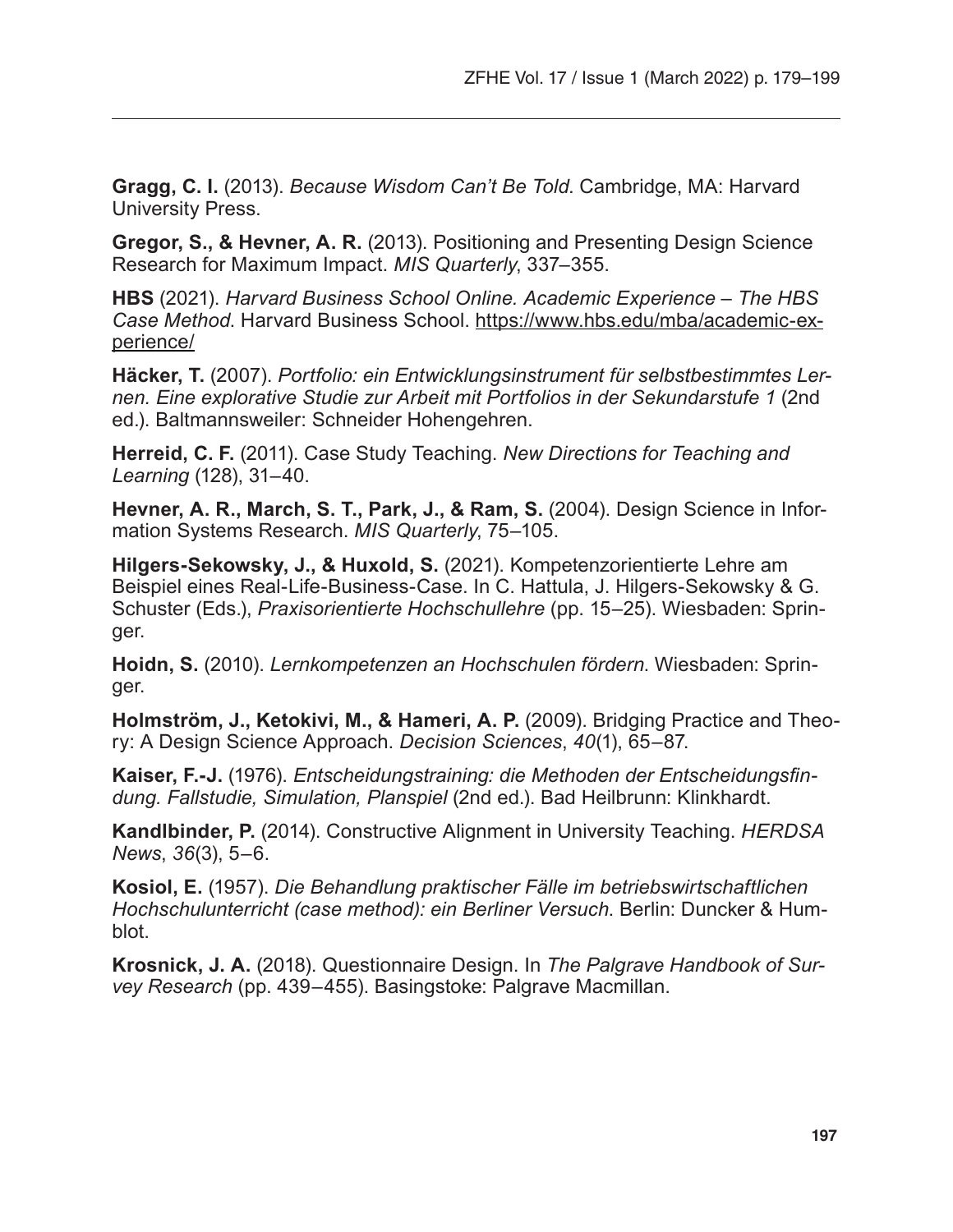**May, H.** (2010). *Didaktik der Ökonomischen Bildung* (8th ed.). München: Oldenbourg.

**Mayring, P.** (2020). Qualitative Inhaltsanalyse. In G. Mey & K. Mruck (Eds.), *Handbuch qualitative Forschung in der Psychologie* (pp. 495–511). Wiesbaden: Springer.

**Melcher, H.** (2021). Einsatz der Harvard Case Method in der deutschen BWL für ein verstärkt interaktives, dialog-orientiertes Lernen. In J. Noller, C. Beitz-Radzio, D. Kugelmann, S. Sontheimer & S. Westerholz (Eds.), *Studierendenzentrierte Hochschullehre* (pp. 131–148). Wiesbaden: Springer.

**Metzger, C., Schulmeister, R., & Martens, T.** (2012). Motivation und Lehrorganisation als Elemente von Lernkultur. *Zeitschrift für Hochschulentwicklung*, *7*(3), 36–50.

**Müller, S.** (2007). Nah dran an der Praxis: Fallstudien bieten effektives Training von Managementkompetenzen. *Das Hochschulwesen*, *55*(5), 154–160.

**Pilz, M.** (2001). Der Einsatz von Fallstudien zur Förderung des vernetzten Denkens im Wirtschaftslehreunterricht – Darstellung und Evaluation eines Projektes in der Berufsfachschule*. Wirtschaft und Erziehung*, *53*(6), 193–200.

**Pilz, M., & Krüger, J.** (2013). *Vernetztes Denken und Entscheidungsfindung im Ökonomieunterricht. Eine Fallstudiensammlung.* Europa-Lehrmittel.

**Prenzel, M., Kristen, A., Dengler, P., Ettle, R., & Beer, T.** (1996). Selbstbestimmt motiviertes und interessiertes Lernen in der kaufmännischen Erstausbildung. *Zeitschrift für Berufs und Wirtschaftspädagogik*, 108–127.

**Rebmann, K., Tenfelde, W., & Schlömer, T.** (2011). *Berufs- und Wirtschaftspädagogik: eine Einführung in Strukturbegriffe* (4th ed.). Wiesbaden: Gabler.

**Riebe, K., & Scheffler, R.** (2017). Lernprozesse und Prüfung: das E-Portfolio zur flexiblen Gestaltung der Lehre. In A. Mörth & U. Elsholz (Eds.), *Portfolios in der wissenschaftlichen Weiterbildung. Handreichung der wissenschaftlichen Begleitung des Bund-Länder-Wettbewerbs. Aufstieg durch Bildung: offene Hochschulen*. https://www.pedocs.de/volltexte/2017/14892/pdf/Moerth\_et\_al\_2017\_Portfolios\_ in der wissenschaftlichen Weiterbildung.pdf

**Romme, A. G. L.** (2003). Making a Difference: Organization as Design. *Organization Science*, *14*(5), 558–573.